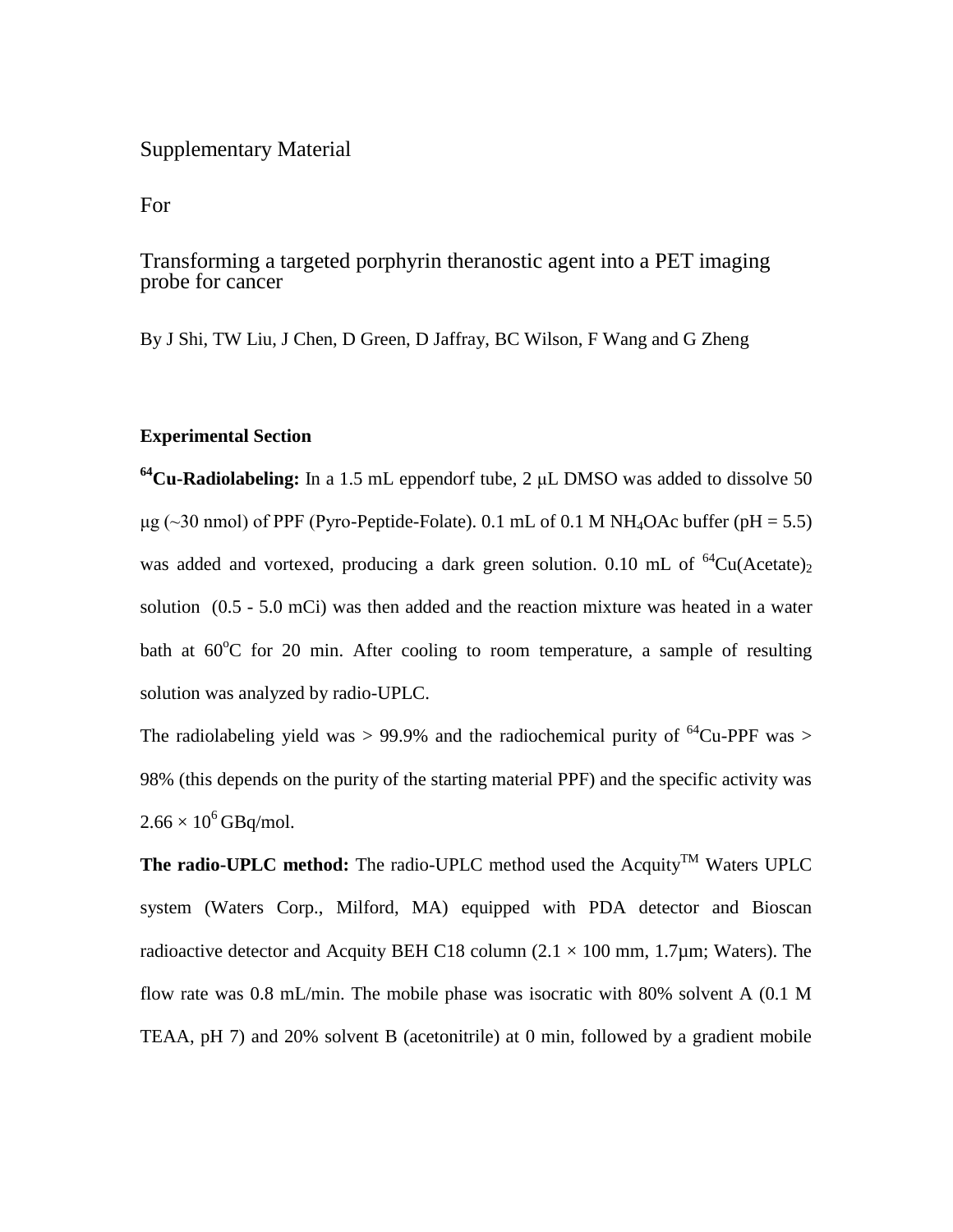phase shifting from 20% solvent B at 0 min to 100% solvent B at 12 min and back to 20% solvent B at 13-15 min.

**Purification:** Purification with Sep-Pak C18 cartridge was done according to the following procedure: 1) Attach a syringe to the Sep-Pak C18 cartridge. 2) Flush the column with 5 mL of ethanol and flush the column with 10 mL of saline to equilibrate the column. 3) Load the sample onto the column and wash the sample with 10 mL of saline. 4) Elute with 400 μl of 80% ethanol, collect the fractions of purified sample. 5) Dry samples using a speed-vacuum and resuspend in saline. A certain amount of radioactive is washed down in step 3 if unlabeled free  ${}^{64}Cu$  is observed in the system. With the natural dark green color of Pyro, the elution of Pyro-conjugate can be easily and directly monitored visually in step 4, and the fractions with the deepest color contain the highest concentration of labeled and unlabeled Pyro-conjugate.

**Dose Preparation.** <sup>64</sup>Cu-PPF was prepared and administered without any further purification. The dose solution was prepared by dissolving the radiotracer in saline to a concentration of 2.5 - 5.0 mCi/mL for MicroPET imaging, and diluted to a concentration of 0.1 - 0.5 mCi/mL. The resulting solution was filtered with a 0.20 μMillex-LG filter before being administered to the animals. Each tumor-bearing mouse was injected via the tail vein with 0.1 - 0.2 mL of the filtered dose solution.

**Solution Stability:** For *in vitro* solution stability studies, <sup>64</sup>Cu-PPF was prepared and used without any further purification. The  ${}^{64}$ Cu-PPF was dissolved in a saline or serum solution (10% FBS in saline) with a final amount of 1 mCi/mL and left at room temperature for stability measurements. Samples of the resulting solution were analyzed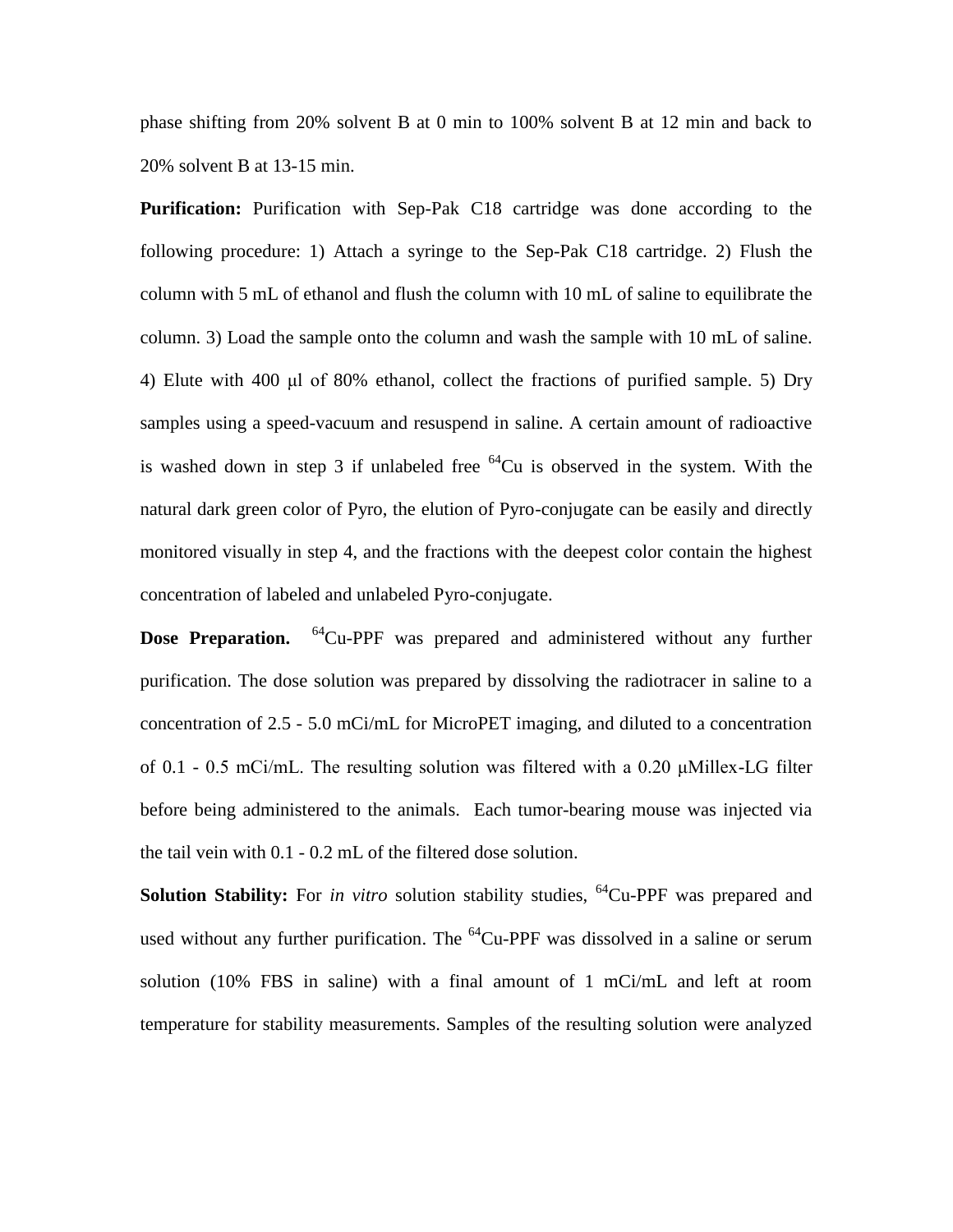by radio-UPLC at 0, 6, and 24 h post-incubation. The samples from the serum solution were centrifuged before UPLC injection.

*In vivo* **xenograft model:** All animal studies were carried out under institutional approval (University Health Network, Toronto, Canada). Adult athymic female nude mice were inoculated subcutaneously with  $1x10^6$  of KB (FR-positive human epidermal cancer) or MT-1 (FR-positive human breast carcinoma) cells in 200µL of media in the left flank under general anesthesia with 2% isofluorane in oxygen. Animals were maintained in pathogen-free conditions in autoclaved microisolator cages. After 2 weeks, the tumors were 5-10 mm in diameter.

**MicroPET/CT Imaging.** MicroPET imaging was performed using a MicroPET R4 rodent model scanner (Concorde Microsystems, Knoxville, TN). The tumor-bearing mice  $(n = 3)$  were anesthetized with 2% isoflurane in oxygen, and injected with  $\sim 500 \mu$ Ci of  $64$ Cu-PPF via the tail vein, and placed near the center of the FOV where the highest resolution and sensitivity are obtained. A 10-min static PET image was obtained at 4 h post injection and 30-45 min static PET images were acquired at 24 h post injection. Throughout the imaging, mice were kept anesthetized and directly transferred to the scanner, together with the supporting bed, without any movement. CT scanning was carried out immediately after each PET imaging session. For the blocking experiment, a mouse bearing a KB xenograft was injected with 500  $\mu$ Ci of <sup>64</sup>Cu-PPF along with 500fold excess free folic acid. The static PET images were then acquired with same parameters at 4 and 24 h post injection.

**Biodistribution Studies:** Biodistribution studies were performed using the athymic nude mice bearing KB xenografts. Twenty tumor-bearing mice (25 - 30 g) were randomly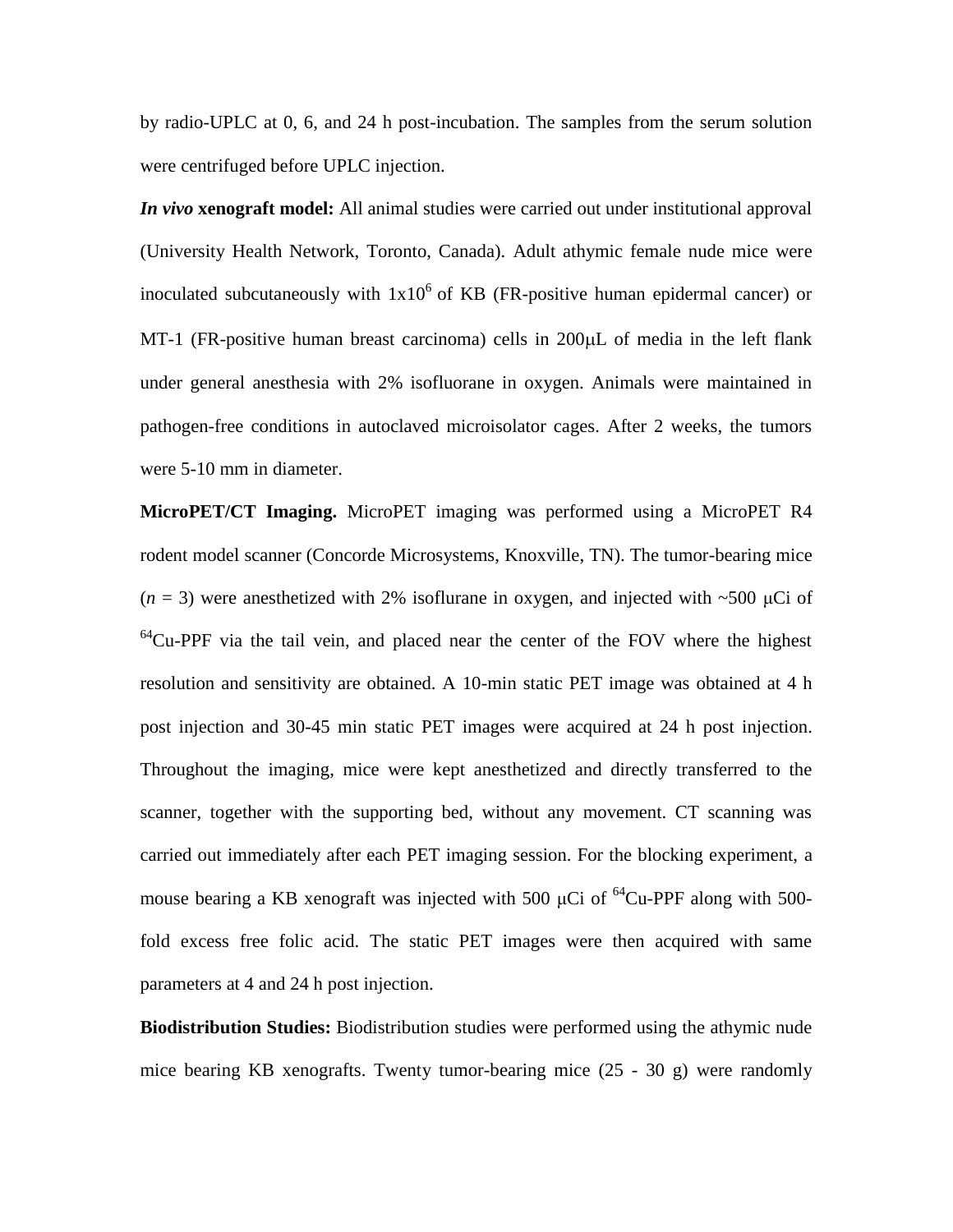divided into 5 groups. The <sup>64</sup>Cu radiotracer (~12.5  $\mu$ Ci in 0.1 mL saline) was administered into each animal via the tail vein. Four animals were euthanized by with 2% isoflurane, exsanguinationed, and opening of the thoracic cavity at 4 or 24 h post injection. Blood samples were withdrawn from the heart through a syringe. Organs were excised, washed with saline, dried with absorbent tissue, weighed and counted on a  $\gamma$ counter (Perkin-Elmer Wizard-1480). Organs of interest included the tumor, heart, spleen, lungs, liver, kidneys, adrenal, stomach, intestine, muscle, bone and brain. Organ uptake was calculated as a percentage of the injected dose per gram of tissue  $(\%ID/g)$ . For the blocking experiment, each animal was administered with ~12.5 µCi of  $^{64}$ Cu radiotracer along with more than 500-fold excess folic acid, and animals were sacrificed at 4 or 24 h post injection for biodistribution studies. The organ uptake  $(\%ID/g)$  was compared to that obtained in the absence of excess folic acid at the same time point. The biodistribution data and target-to-background (T/B) ratios are reported as the mean and standard deviation based on results from three animals at each time point. Comparison between two different radiotracers was made using the two-way ANOVA test (GraphPad Prim 5.0, San Diego, CA). The level of significance was set at  $p < 0.05$ .

**Metabolism:** Normal athymic nude mice  $(n = 2)$  were used to evaluate the metabolic stability of  ${}^{64}$ Cu-labeled PPF. Each mouse was injected with the  ${}^{64}$ Cu radiotracer at a dose of ~200 *μ*Ci in 0.1 mL of saline via the tail vein. Urine samples were collected at 1.0 h post injection by manual void and mixed with saline solution. The mixture was centrifuged at 8,000 rpm for 3 min. The supernatant was collected and filtered through a 0.20 μm Millex-LG filter unit. The filtrate was analyzed by radio-UPLC.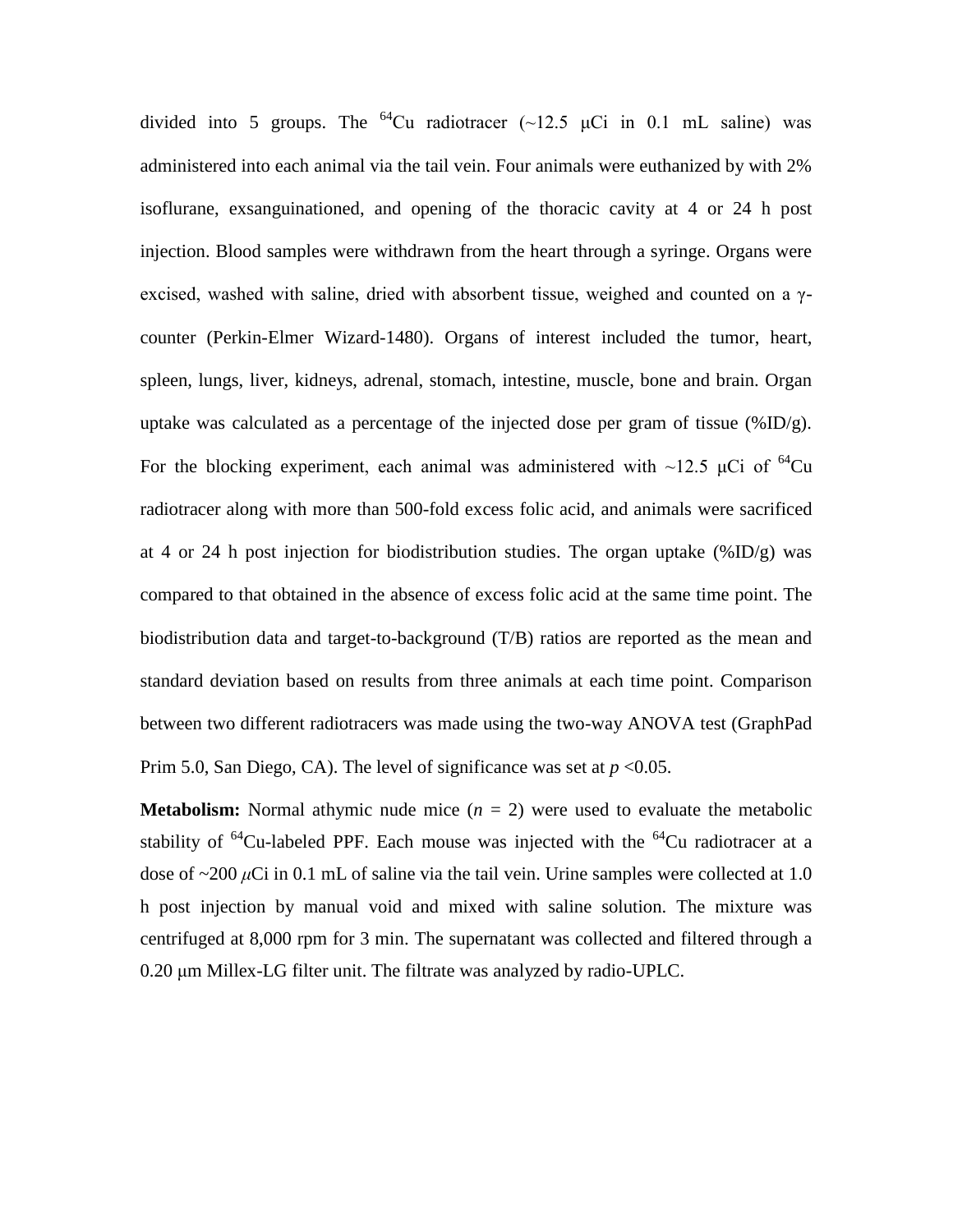

**Supplement Figure S1.** Fluorescence images of tumor-bearing mice with KB (high FR expressing, white arrow) xenografts. Mice were administered 30nmol (in 200mL) of PPF and imaged i) 10 min, ii) 2h, iii) 6h, and iv) 24h post intravenous injection. At 24h, we observe favourable tumor uptake and biodistribution optically. This result was consistent with what demonstrated previously by Stefflova *et al.*<sup>16</sup>



**Supplement Figure S2.** a) Biodistribution of  ${}^{64}$ Cu-PPF in selected organs (red bars) and 500 times excess Folic blocking (blue bars) at 4 h after intravenous injection. b) Biodistribution of <sup>64</sup>Cu-PPF in selected organs (red bars) and 500 times excess Folic blocking (blue bars) at 24 h post injection.